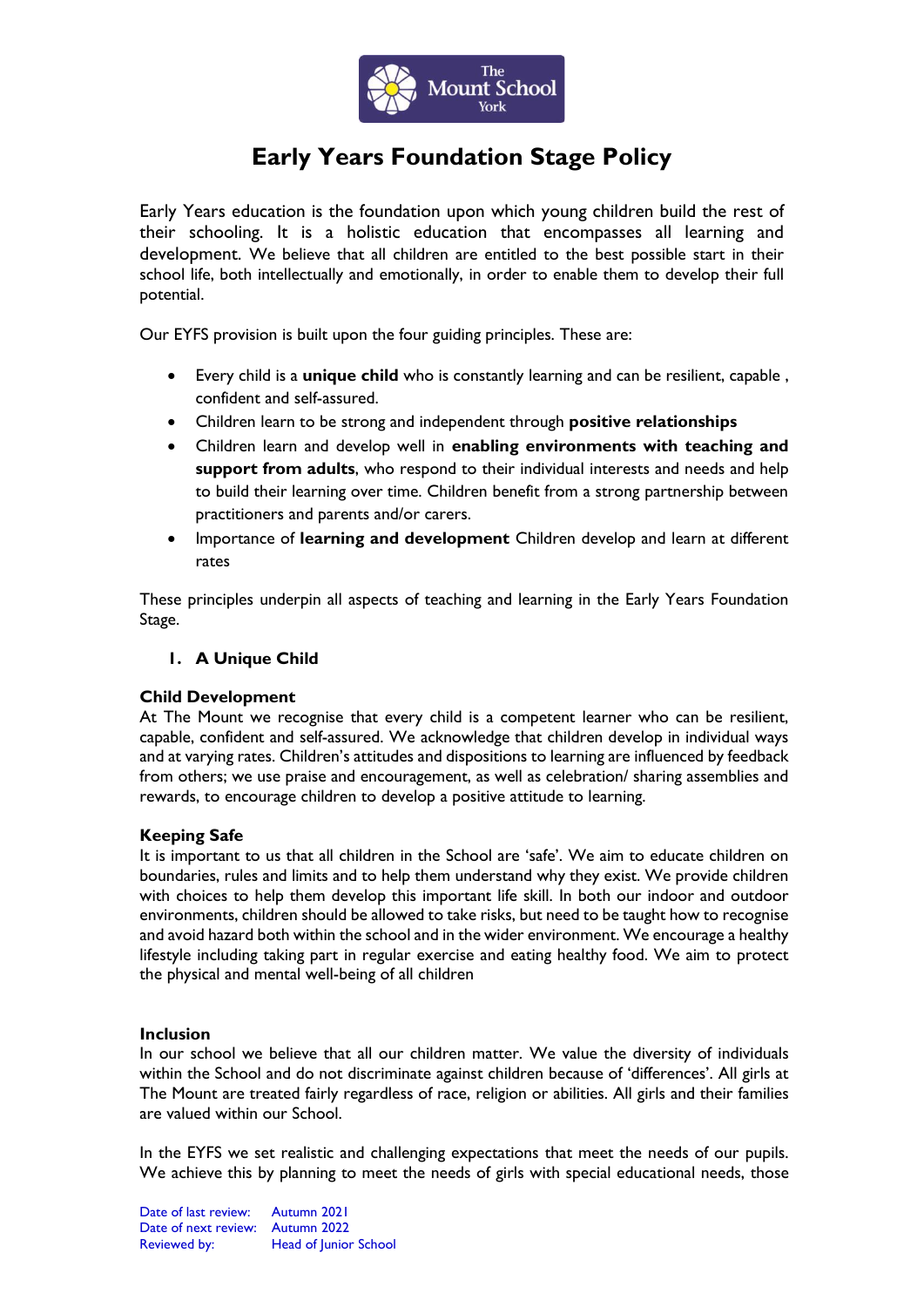who are more able, those with disabilities, those from all social and cultural backgrounds, of different ethnic groups and those from diverse linguistic backgrounds.

We welcome children for whom English is a second or third language. We provide opportunities for children to develop and use their home language in play and learning, to support language development at home, and to ensure that they also have sufficient opportunities to learn and reach a good standard in English language.

We meet the needs of all our pupils through:

- Planning opportunities that build upon and extend children's knowledge, experience and interests, and develop their self-esteem and confidence.
- Providing language rich play opportunities
- Visual timestable outlining the daily routine
- Using a wide range of teaching strategies based on children's learning needs.
- Providing a wide range of opportunities to motivate and support children and to help them to learn effectively.
- Providing a safe and supportive learning environment in which the contribution of all children is valued.
- Using resources which reflect diversity and are free from discrimination and stereotyping.
- Planning challenging activities for children whose ability and understanding are in advance of their language and communication skills.
- Monitoring children's progress and taking action to provide support as necessary.

## **2. Positive Relationships**

At The Mount we recognise that children learn to be strong and independent from secure relationships. We aim to develop caring, respectful, professional relationships with all children and their families.

#### **Key Worker**

Each child within the Early Years Foundation Stage will be given a key person. The key person helps to ensure that every child`s learning and care is tailored to meet their individual needs. They are also responsible for engaging and supporting parents and/or carers in guiding their child`s development at home and, if appropriate, helping families engage with more specialist support. In the Reception Class the Class Teacher will be the Key Worker for all children in the class, supported by the Teaching Assistants.

#### **Parents as Partners**

We believe that parents and carers are our partners in children's learning. We try to develop a close working relationship between home and School involving parents in their child's development. Some of the ways we encourage this are:

- Talking to parents about their child before their child starts in our School/setting.
- Providing an Early Years Parents' Handbook which outlines staff, routines of the day
- and a curriculum overview.
- Adopting an 'Open Door Policy' so that parents and teachers have the chance to chat informally at the beginning or end of the school day.
- Inviting parents to School events during the year including; Come and Play, Sports Day and Christmas Plays.
- Sharing termly topics and curriculum overviews on our online platforms.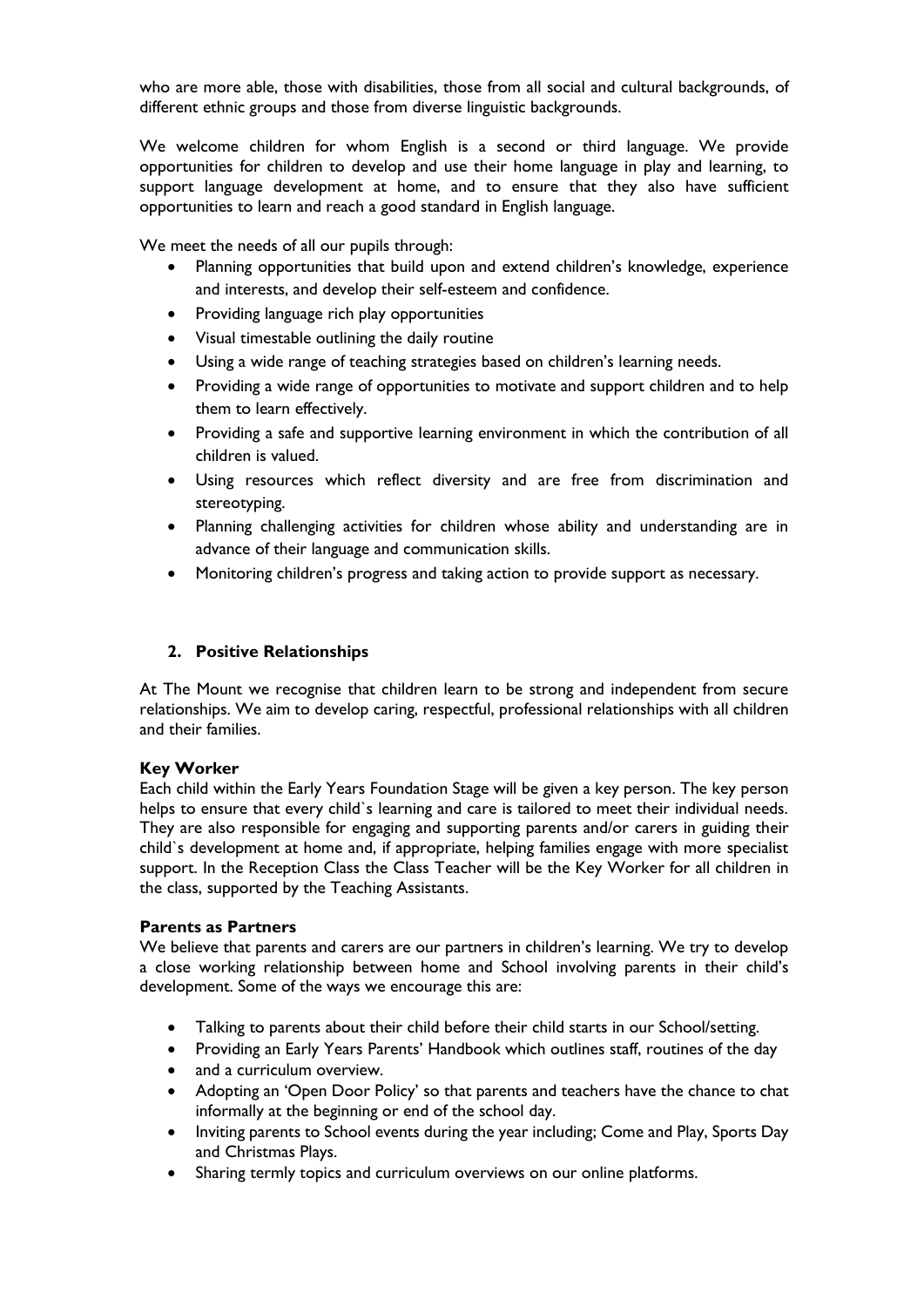- Inviting parents to EYFS information sessions
- Whole School newsletters.
- Having an active EYFS Twitter feed on the Junior School Twitter account
- Termly Parent/Teacher consultation meetings.
- A written report at the end of the academic year.
- The children have the opportunity to spend time with their teacher before starting School.
- Allowing parents access to the children's online 'Learning Journey' via Tapestry.
- Providing parents with the opportunity to contribute to their child's online Learning Journey on Tapestry.

## 3. **Enabling Environments**

We recognise that the environment plays a key role in supporting and extending the children's development. This begins by observing the children and assessing their interests, development and learning, before planning challenging but achievable activities and experiences to extend the children's learning.

## **The Learning Environment**

All classrooms are organised to allow children to explore and learn securely and safely. Classrooms are set up in areas of learning and children are encouraged to care for their own environment and use resources carefully and creatively. All Early Years classes share an outdoor area and staff plan activities and resources for the children to access outdoors that help the children to develop in all areas of learning. In addition all children in the EYFS take part in weekly 'Forest Schools' activities in the Woodland Area.

## **Observation, Assessment and Planning**

Good planning is the key to making children's learning effective, exciting, varied and progressive. Effective learning builds on and extends what children know and can already do. Our planning shows how the principles of the EYFS are put into practice and is always informed by observations we have made of the children, in order to understand and consider their current interests, development and learning needs.

The EYFS framework provides a long-term plan to follow by ensuring that all areas of learning and development are covered throughout the academic year, and through our EYFS themes and topics. Medium term planning in Reception takes into account the individual children's learning and developmental needs within the English, Maths and Explore, Discover, Create Curriculum. All areas of learning and development are planned for and available to access within the setting. Short-term planning is completed on a weekly basis and is flexible enough to respond to the needs, achievements and interests of the children. The learning opportunities provided include a range of adult-focused and child-initiated activities, both indoors and outdoors.

Assessment in the EYFS takes the form of sensitive observational assessment, and this involves the teacher and other adults as appropriate. Staff use observations to support their developing knowledge of individual children. It informs them of children's abilities, needs, interests, play schemas and learning styles. Observations are evaluated, children's learning priorities are identified and relevant learning opportunities are planned to support children to make the next steps and progress. These observations are recorded in children's individual 'Learning Journey' online using 'Tapestry'. Base line assessment will be carried out as the child starts Pre-School. Teacher assessment is used as a baseline on entering Reception.

During the final term in Reception, the EYFS profile is completed for each child. The profile provides parents and carers, staff and Year 1 teachers with a well-rounded picture of a child's knowledge, understanding and abilities, their progress against expected levels, and their readiness for Year 1. Within the final term of the EYFS, we provide a written report to parents,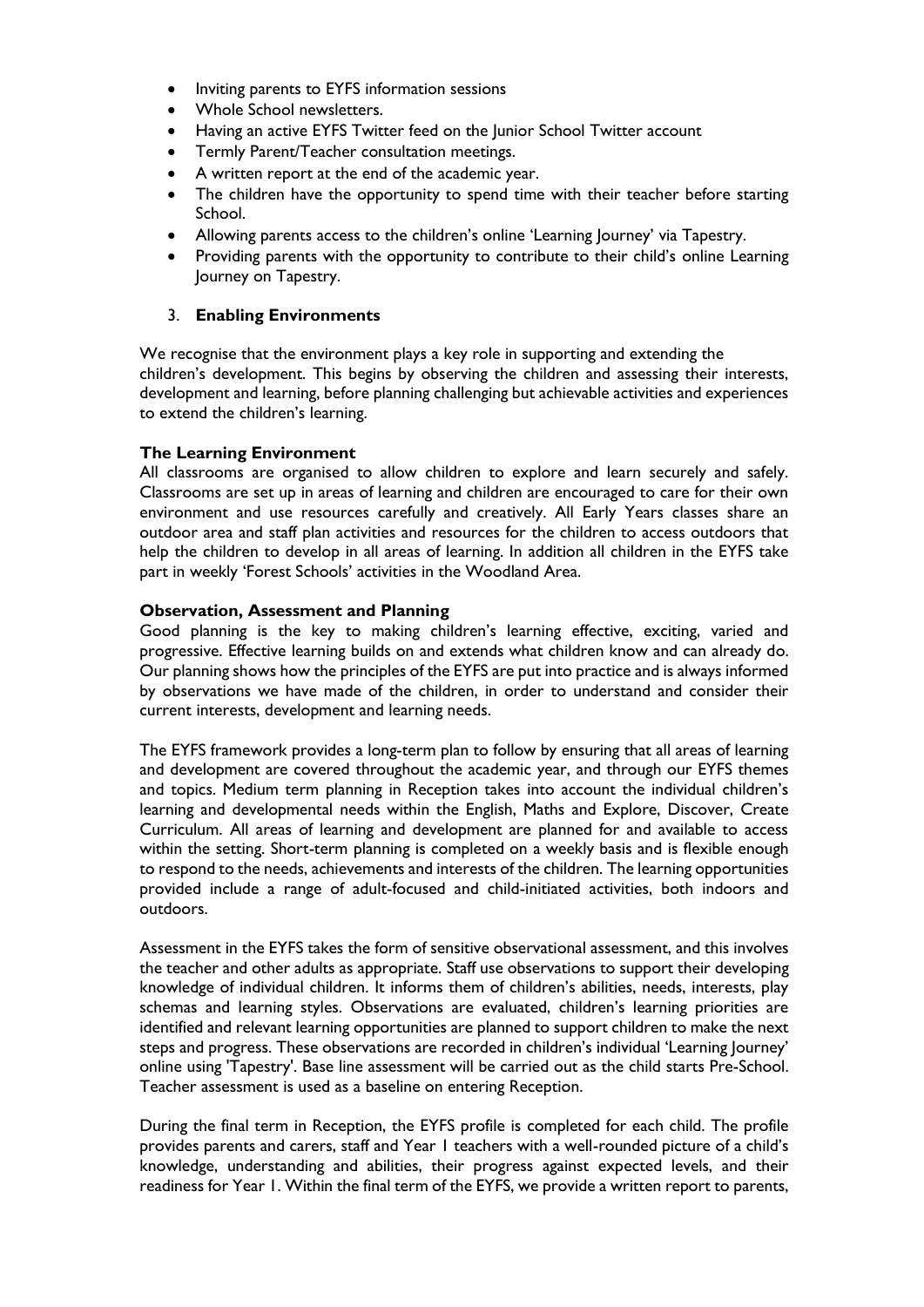reporting their progress against the ELG's and providing a short commentary on each child's skills and abilities in relation to the three key characteristics of effective learning. We give a reasonable opportunity for the parents to discuss these judgements with the EYFS teacher. Teacher assessment is moderated internally and within York City Council.

## **Learning and Development**

The seven areas of learning and development are equally important and interdependent and this is reflected in our planning for both adult-led and child-initiated learning. The three prime areas are crucial to develop lifelong learning and to help children form relationships.

- Personal, social and emotional development
- Communication and language
- Physical development

The prime areas are strengthened and applied through four specific areas.

- Literacy
- Mathematics
- Understanding of the world
- Expressive art and design

# **Teaching and Learning Style**

We believe that effective teaching and learning in EYFS is evident through;

- The partnership between staff and parents, so that our children feel secure at school and develop a sense of well-being and achievement.
- The understanding that staff have of how children develop and learn, and how this affects their teaching.
- The range of approaches used that provide first-hand experiences, give clear explanations, make appropriate interventions and extend and develop play and talk or other means of communication.
- The carefully planned curriculum that helps children work towards the Early Learning Goals throughout EYFS.
- The provision for children to take part in activities that build on and extend their interests and develop their intellectual, physical, social and emotional abilities.
- The encouragement for children to communicate and talk about their learning, and to develop independence and self-management.
- The support for learning with appropriate and accessible indoor and outdoor space, facilities and equipment.
- Identification of the progress and future learning needs of children through observations.

In the Reception year staff provide both structured and unstructured play opportunities inside and outside. These activities are designed to engage children in practical, first-hand experiences which will support children to discover, explore, investigate, develop their personal interests and areas of curiosity, and help to make sense of the world around them as they begin to understand specific concepts. Specialist teaching in French, Music and P.E is timetabled weekly across the EYFS. In all planning and guiding children's activities, staff must reflect on the different ways that children learning and reflect these in their practice. Three characteristics of effective teaching and learning are;

# *Playing and Exploring*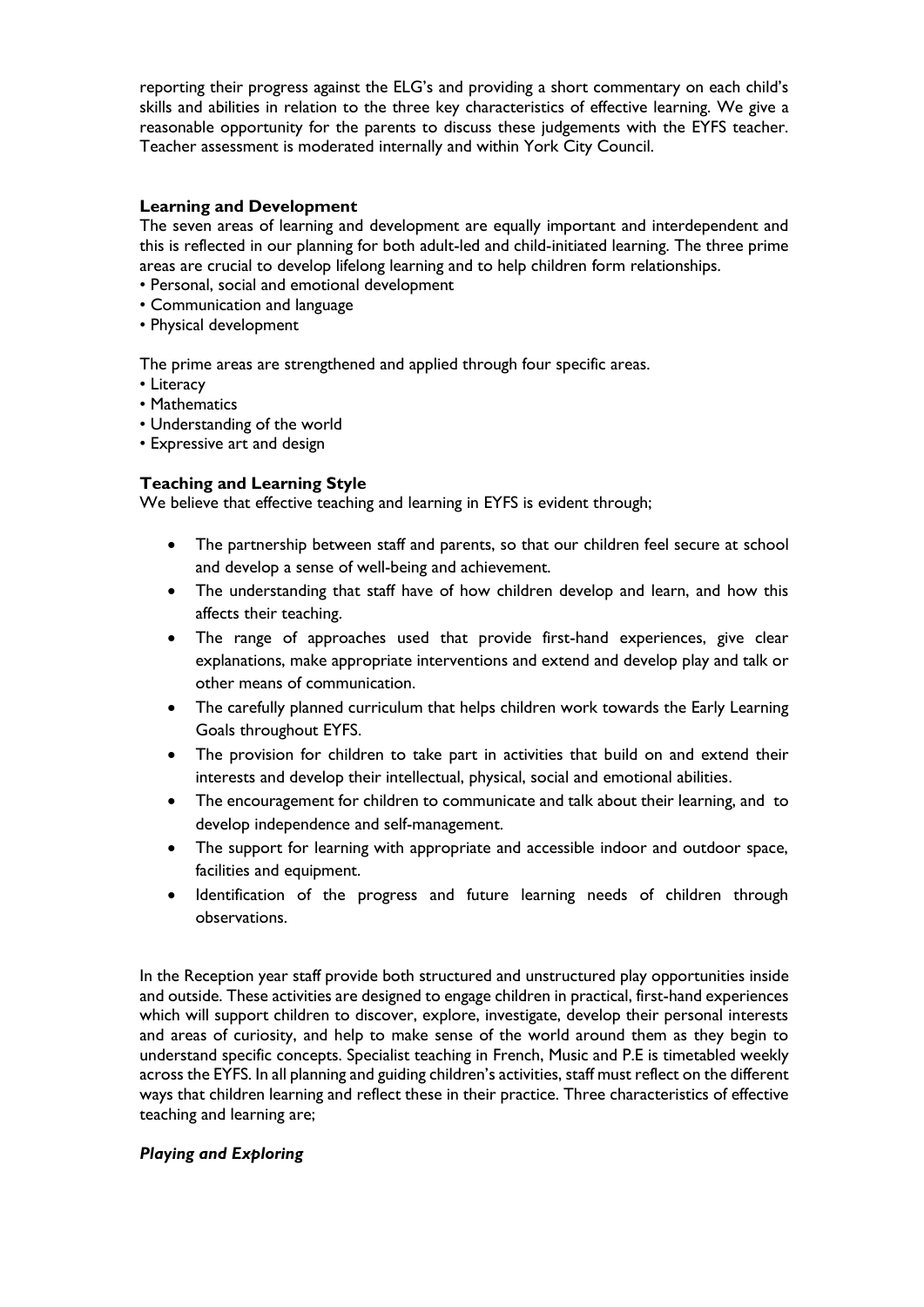Through play our children explore and develop learning experiences, which help them make sense of the world. They practise and build up ideas, and learn how to control themselves and understand the need for rules. They have the opportunity to think creatively alongside other children as well as on their own. They communicate with others as they investigate and solve problems. They express fears or re-live anxious experiences in controlled and safe situations. Children investigate and experience things, and 'have a go'.

#### *Active Learning*

Active learning occurs when children are motivated and interested. Children need to have some independence and control over their learning. As children develop their confidence they learn to make decisions. It provides children with a sense of satisfactions as they take ownership of their learning. Children concentrate and keep on trying if they encounter difficulties, and enjoy achievements.

## *Creativity and Critical Thinking*

Children should be given opportunity to be creative through all areas of learning, not just through the arts. Adults can support children's thinking and help them to make connections by showing genuine interest, offering encouragement, clarifying ideas and asking open questions. Children can access resources freely and are allowed to move them around the classroom to extend their learning. They are encouraged to make links between ideas and develop strategies for doing this.

## **Welfare**

At The Mount we understand that we are legally required to comply with certain welfare requirements as stated in the Statutory Framework for Early Years Foundation Stage 2021.

We understand that we are required to:

- Promote the welfare of children.
- Promote good health (including oral health), preventing the spread of infection and taking appropriate action when children are ill.
- Manage behaviour effectively in a manner appropriate for the children's stage of development and individual needs.
- Ensure all adults who look after the children or who have unsupervised access to them are qualified and suitable to do so.
- Ensure that the premises, furniture and equipment is safe and suitable for purpose.
- Ensure that every child receives enjoyable and challenging learning and development experiences tailored to meet their needs.
- Maintain records, policies and procedures required for safe efficient management of the setting and to meet the needs of the children.

We endeavour to meet all these requirements.

#### **Training, support and skills**

Continuing Professional Development is key to quality improvement. All EYFS staff have access to in-house training as a whole staff or EYFS team. Next to the school appraisal review, each EYFS staff member has regular staff supervision where they have the opportunity to:

- discuss any issues particularly concerning children`s development or well-being
- identify solutions to address issues as they arise
- receive coaching to improve their personal effectiveness